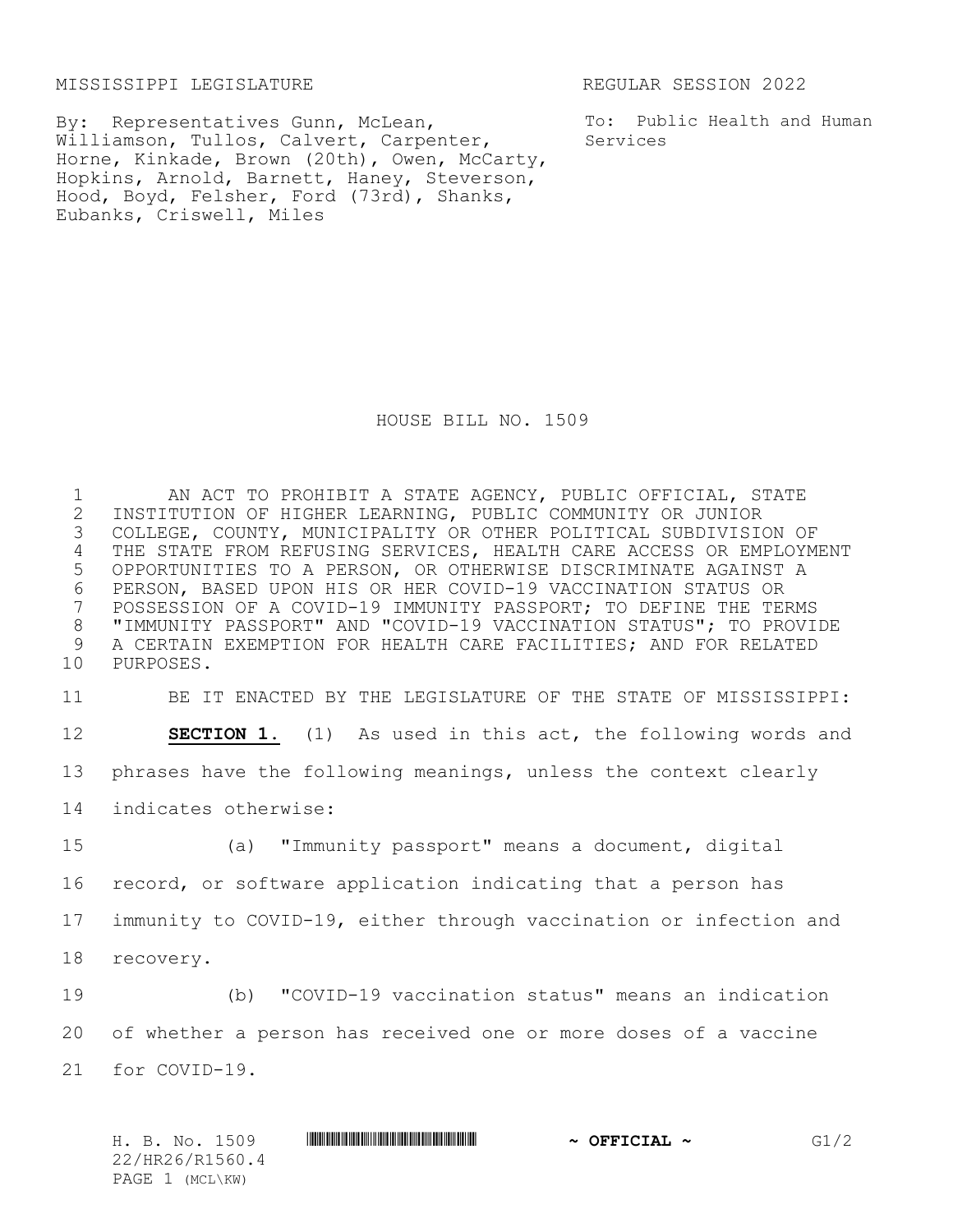(2) Except as provided in subsection (3) of this section, it is an unlawful discriminatory practice for:

 (a) A state agency, public official, state institution of higher learning, public community or junior college, county, municipality or other political subdivision of the state to refuse, withhold from, or deny to a person any local or state services, goods, facilities, advantages, privileges, licensing, educational opportunities, health care access, or employment opportunities based on the person's COVID-19 vaccination status or whether the person has an immunity passport;

 (b) A state agency, public official, state institution of higher learning, public community or junior college, county, municipality or other political subdivision of the state to refuse employment to a person, to bar a person from employment, or to discriminate against a person in compensation or in a term, condition, or privilege of employment based on the person's COVID-19 vaccination status or whether the person has an immunity passport; or

 (c) A state agency, public official, state institution of higher learning, public community or junior college, county, municipality or other political subdivision of the state to exclude, limit, segregate, refuse to serve, or otherwise discriminate against a person based on the person's COVID-19 vaccination status or whether the person has an immunity passport.

H. B. No. 1509 \*HR26/R1560.4\* **~ OFFICIAL ~** 22/HR26/R1560.4 PAGE 2 (MCL\KW)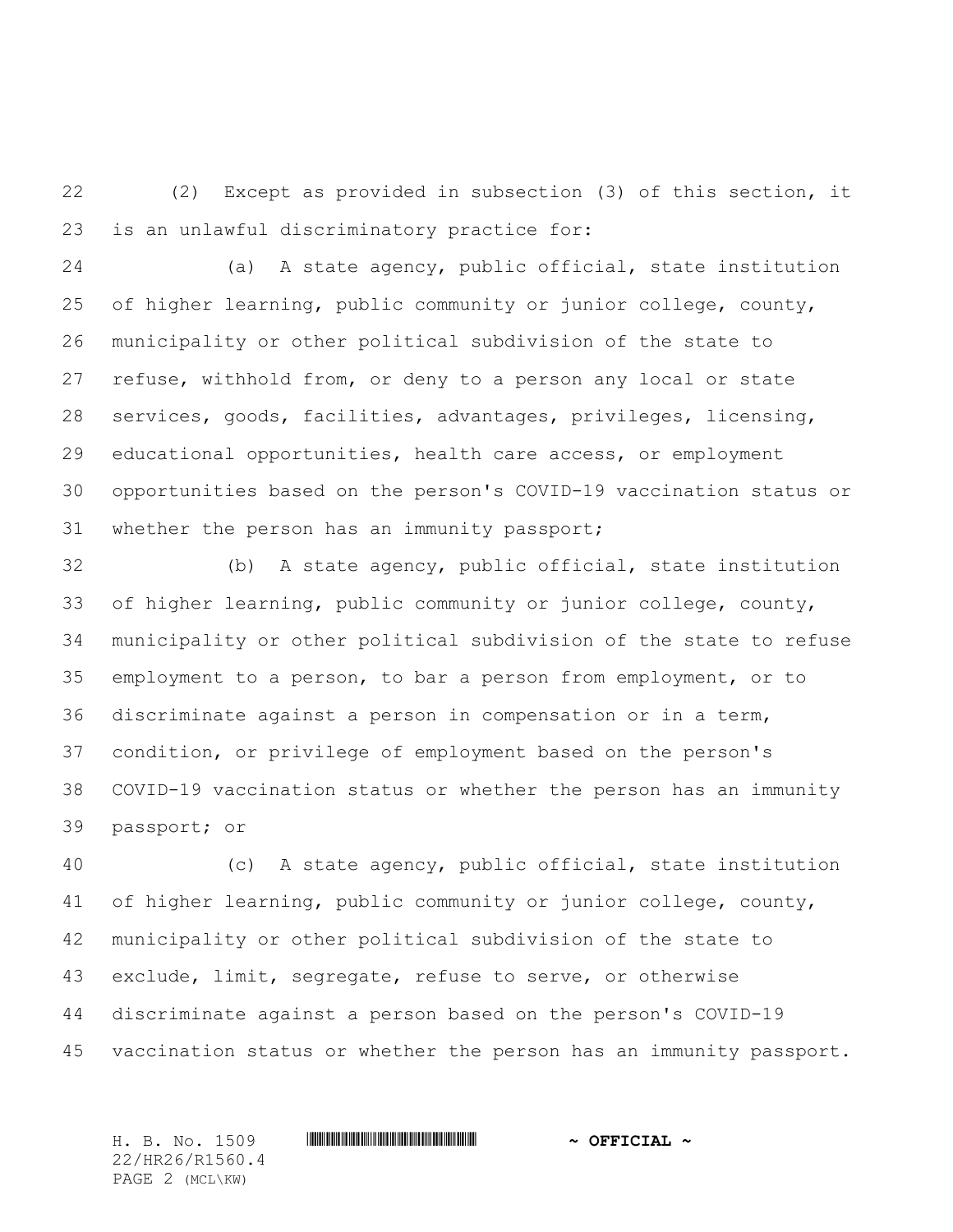(3) This section shall not apply to vaccination requirements set forth for schools under Section 41-23-37.

 (4) (a) A state agency, public official, state institution of higher learning, public community or junior college, county, municipality or other political subdivision of the state does not unlawfully discriminate under this section if they recommend that an employee receive a vaccine for COVID-19.

 (b) A health care facility does not unlawfully discriminate under this act if it:

 (i) Asks an employee to volunteer the employee's COVID-19 vaccination status for the purpose of determining whether the health care facility should implement reasonable accommodation measures to protect the safety and health of employees, patients, visitors, and other persons from COVID-19. A health care facility may consider an employee to be unvaccinated if the employee declines to provide the employee's COVID-19 vaccination status to the health care facility for purposes of determining whether reasonable accommodation measures should be implemented; or

 (ii) Implements reasonable accommodation measures for employees, patients, visitors, and other persons who are not vaccinated for COVID-19 to protect the safety and health of employees, patients, visitors, and other persons from COVID-19.

 (5) An employee of any public or private employer who has a sincerely held religious objection to receiving a vaccine for COVID-19 shall not be required to receive a vaccine for COVID-19.

H. B. No. 1509 **. AND AND AN ADDED \*** OFFICIAL ~ 22/HR26/R1560.4 PAGE 3 (MCL\KW)